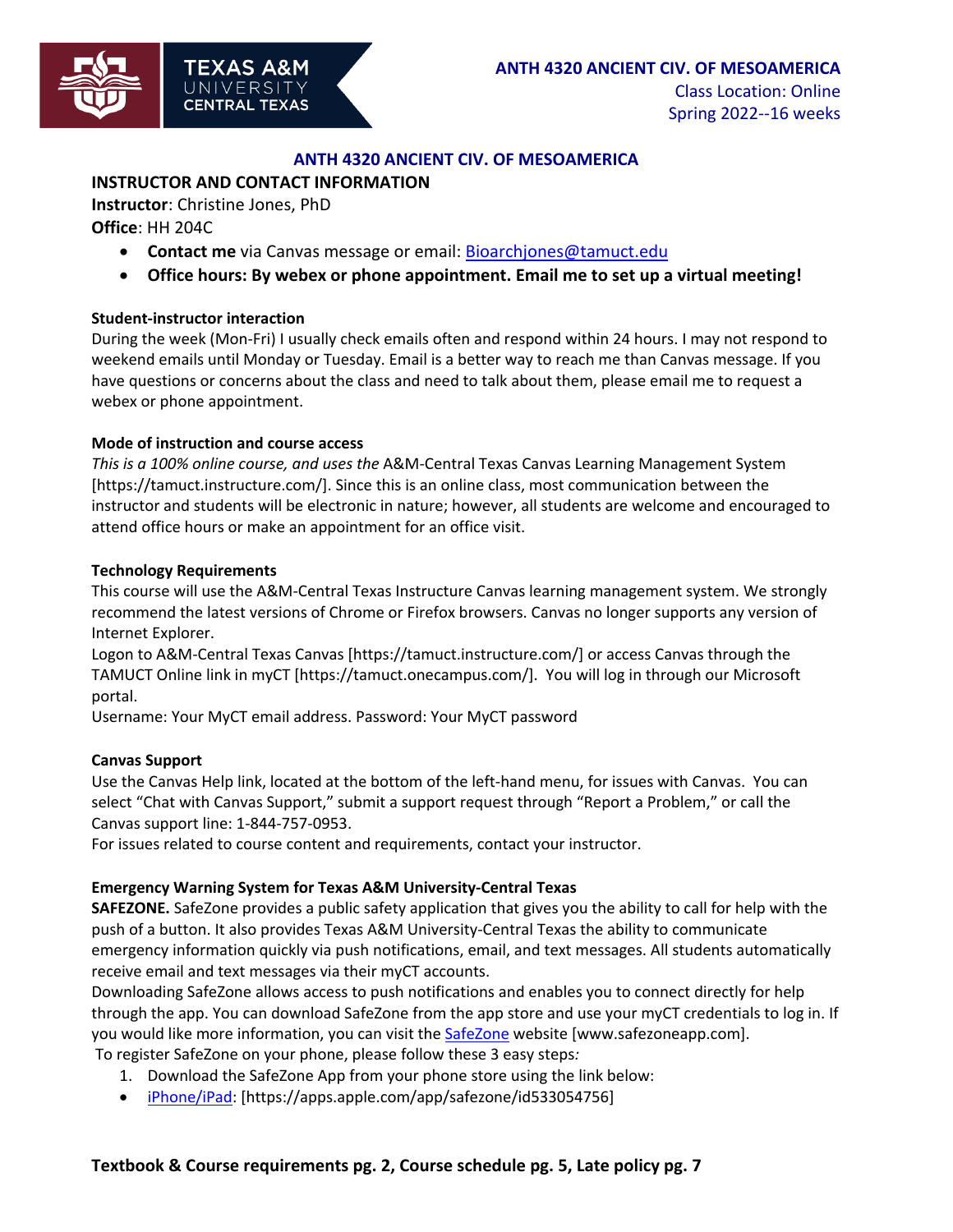- Android Phone / Tablet [https://play.google.com/store/apps/details?id=com.criticalarc.safezoneapp]
- 2. Launch the app and enter your myCT email address (e.g. {name}@tamuct.edu)
- 3. Complete your profile and accept the terms of service

## **Course catalog description**

This course explores the major pre-Columbian cultures of Mesoamerica, from Olmec to Aztec periods, with a focus on the ancient Maya. Archaeological and bioarchaeological studies are emphasized during a chronological overview of the prehistory and history of these cultures up to and beyond the point of European contact.

## **Course Objectives**

Students will learn the

- Geography and environmental setting of Mesoamerica through time
- Chronology and characteristics of major pre-Columbian cultures in Mesoamerica including the Olmec, Maya and Aztec
- How archaeological and bioarchaeological studies contribute to our knowledge of ancient civilizations of Mesoamerica
- The timeline and important events surrounding European arrival and first contact in Mesoamerica and cultural changes after contact.

| <b>Required Textbook</b>                                               |      | Year Author | <b>ISBN</b>                                              | Ed. Publisher |
|------------------------------------------------------------------------|------|-------------|----------------------------------------------------------|---------------|
| Ancient Mexico and Central America:<br>Archaeology and Culture History | 2013 |             | Evans, Susan   9780500290651 3rd   IIIdIIIes &<br>Hudson |               |

### **Course requirements**

- 1. Reading assignments and weekly online folders: Readings from the textbook are listed in the course schedule and in the Canvas modules by week. Films and websites are also posted in the weekly folders. **For weeks when discussion posts are due there will be additional readings available in our E-reserves course folder.** The readings will be listed in folders by discussion number. **The e-reserves password is "4320"**
	- To access e-reserves you can use this direct link https://tamuct.libguides.com/er.php?course\_id=84161 OR go to the TAMUCT library home page. http://tamuct.libguides.com/index. Under the heading "Library Information," click on the blue hyperlink link to E-Reserves. Use the search box to locate our course either using your instructor's name (Jones) or the course name (Ancient Civ) or number (type "ANTH 4320").
- 2. Journal Responses (20 pts each)— **due Sundays at 11:59 PM** There are a total of 10 journal responses due in the course, with some weeks having more than one journal response. Journal responses should be between 250-300 words. Responses that appear to be copied and pasted verbatim from the textbook will not receive points as journal

**Textbook & Course requirements pg. 2, Course schedule pg. 5, Late policy pg. 7** 2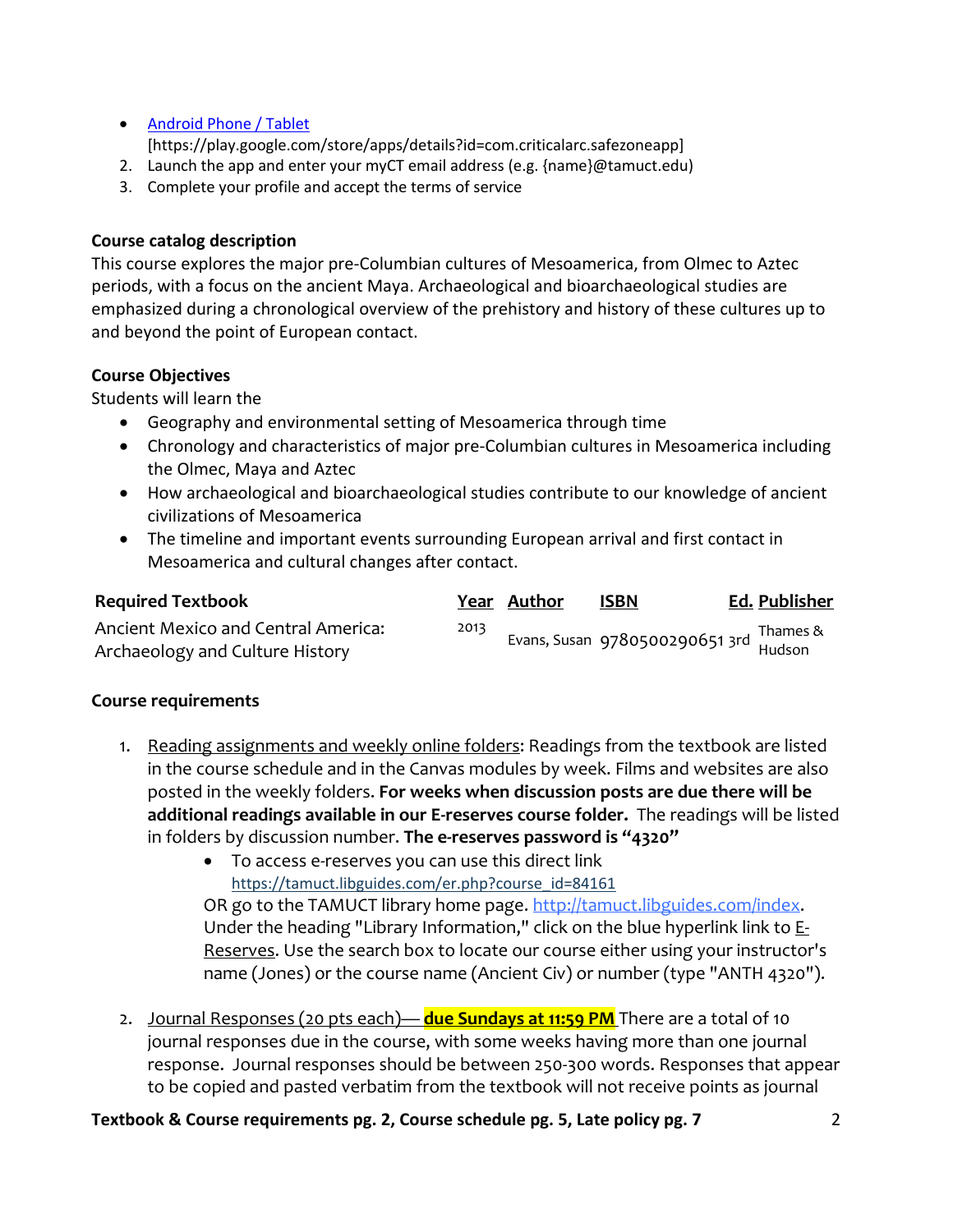entries should be in the student's own words. Journal responses are private and can only be seen by the student and instructor.

- 3. Discussion postings: There will be 5 discussion postings due consisting of your first post and your comment to another student (100 pts total per discussion). You will be required to submit YOUR OWN post to the discussion question(s) that week and then respond to ONE other of your classmate's posts. Guidelines are as follows:
	- A. **First post (75 pts each)—due that Sunday at 11:59 PM**

Students are expected to read the assigned materials *prior* to responding to threaded discussions, typically at the beginning of each week (Sun/Mon/Tues). Their *first post* should answer the question as completely as possible. The student should support their response in some way with references to the assigned readings. This response should be at least a half page in length (about 250 words). **Discussion posts should be in your own words.** Please use quotations sparingly, i.e., only to orient one another to specific, brief passages in the readings (with page numbers cited in parentheses). Note that quotations do not count toward your 250 word minimum; only your own words count.

- B. **Comment to another student (25 pts each)—due the next Sunday at 11:59 PM** After a student has made his/her own first post, they HAVE A WHOLE WEEK to make *ONE additional response to what some student wrote*. The comment should be at least a couple of sentences long and should be substantive. This means students should add some important information that enriches the original answer is supported by the course readings.
- 4. Exams: There will be three open-book/open-note exams (100 pts each) that primarily cover lectures and readings from the textbook. Films, websites and supplementary readings will be assessed using journal responses or discussion posts. **Exams are online and open for multiple days. These dates/times are listed in the course schedule.** Exams may be multiple choice, short answer, or essay format, but typically are limited to 20-25 questions within a 75-minute time limit.
	- A. A common complaint about timed exams is that there was not enough time to complete the exam. Open book/open note exams still require that students study and prepare their notes in order to complete the exam in the allotted time. At a minimum, students should create a 1 page or 1 note-card study guide in order to prepare their notes and materials ahead of each exam. Students should contact the instructor if they have questions about preparing for exams.
	- B. If a student has an accommodation from the office of access and inclusion which requires them to have more time on exams, please inform the instructor so that the exam is set for the required timing.
	- C. Students can makeup missed exams. See late policy below for guidelines on making up a missed exam.
	- D. Special note from your instructor about online exams: If you press back by accident, your internet or power cuts off, or some other known reason locks you out of

## **Textbook & Course requirements pg. 2, Course schedule pg. 5, Late policy pg. 7** 3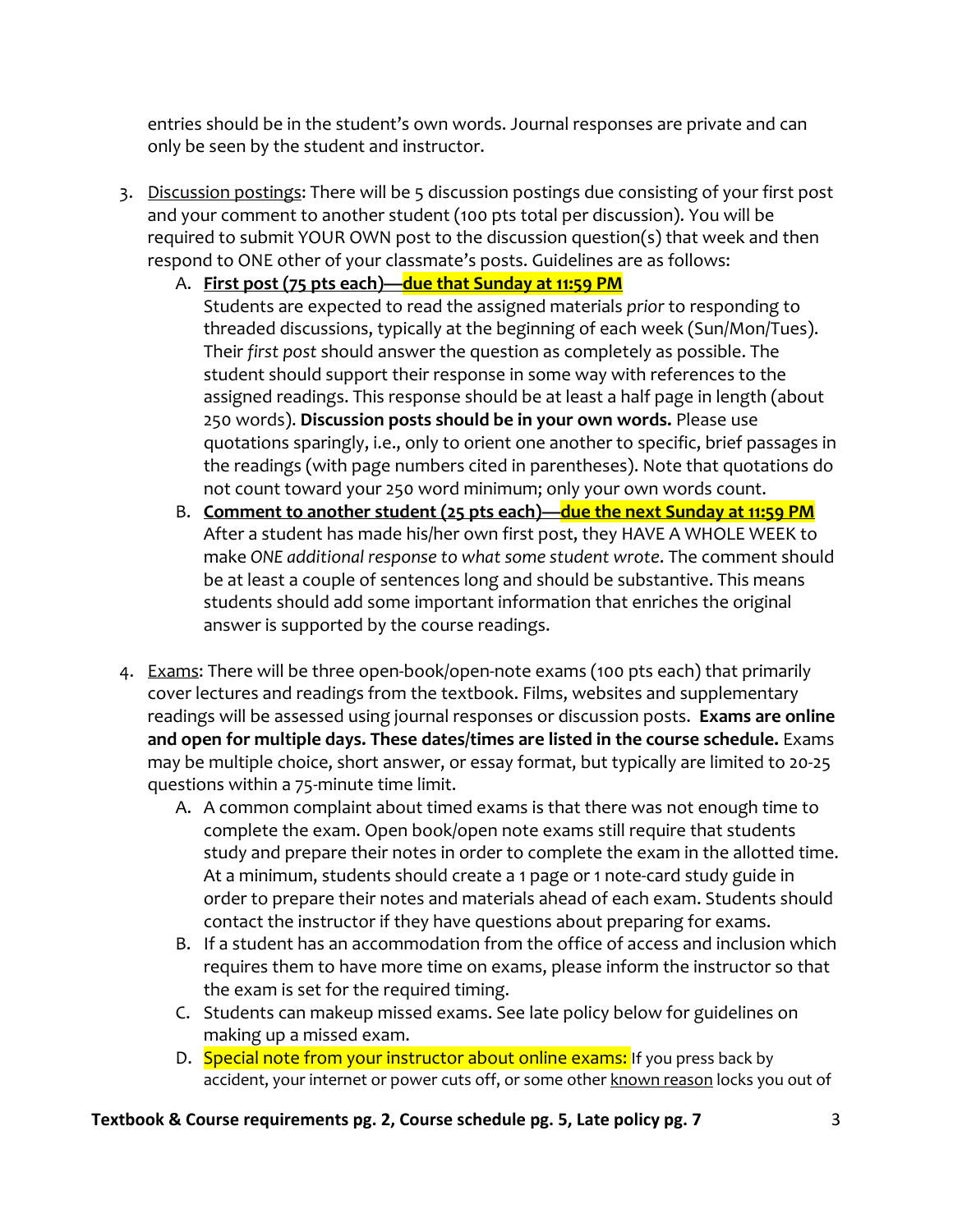your exam and you need your exam reset, please email me immediately so I can resolve the problem BEFORE THE EXAM WINDOW CLOSES. If you have a technical problem that is unknown or not resolvable by you such as CANVAS gives you errors when you try to submit questions, or you can't get into CANVAS at all because your password suddenly doesn't work, you'll have to call the help desk as that's something I can't fix (see technology requirements for the number). If this happens you will be required to submit proof of contact with the help desk (case #, email fwd, etc.) in order to qualify for a makeup. If you decide to take your exam one hour before the exam window closes you are not allowing yourself enough time in case life happens, so plan accordingly.

#### **Grading Feedback**

I will grade and give feedback for journal responses as soon as I can after they are submitted. I will grade these usually by the end of that week after they are due, though sometimes it may take two weeks. Generally, grading feedback is most detailed in the first third of the class and then will diminish as students become more familiar with the course. Students can always email me regarding grading feedback in journals or discussions. For discussion posts I will grade and respond to selected discussions in the same way. It is the student's responsibility to read my responses to these posts. Sometimes inaccurate information is presented by students that should be corrected, and the purpose of some of my replies is to alert the class to such information. Students may ask relevant questions regarding my responses within the discussion to clarify information however **my intent is to make sure the concept has been covered adequately not to engage in a debate on the topic.**

#### **Grading Discussion Boards**

The following rubric outlines how discussion boards will be graded. Note that the instructor will focus on the *quality* of your discussion posts and not the *quantity* (i.e. I am not looking for "good idea" or "Yeah, I agree."). Quality participation pertains to a student's responding in relevant, meaningful ways, **based upon the assigned readings for that week.**

| <b>Grading Criteria for Discussion Posts</b>                                                                                                                                                                                                                                                                                                                                                                                      | <b>Point Value</b><br>$(100$ pts total) |
|-----------------------------------------------------------------------------------------------------------------------------------------------------------------------------------------------------------------------------------------------------------------------------------------------------------------------------------------------------------------------------------------------------------------------------------|-----------------------------------------|
| <b>Explanation of issues:</b> In their first post, the student focuses on explaining<br>issues by answering the discussion questions for the week. The primary<br>post clearly demonstrates that the student has read and comprehended<br>the sources. The issue/problem to be considered critically is stated clearly<br>and described comprehensively, delivering all relevant information<br>necessary for full understanding. | 50                                      |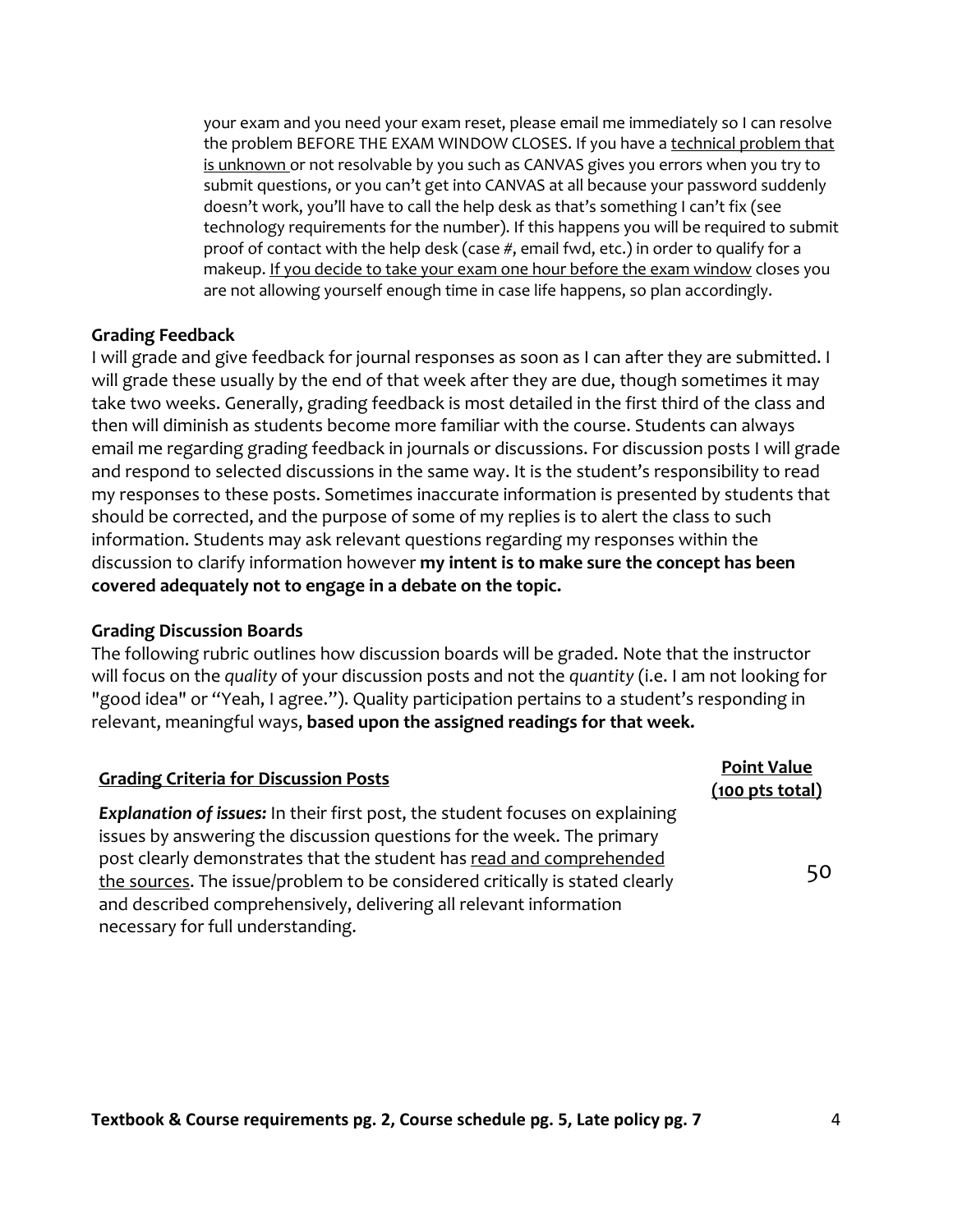| <b>Analysis of evidence:</b> In their first post, the student takes information<br>from sources with and interprets them to develop a comprehensive<br>analysis. It is clear the student is considering the evidence presented by<br>authors to support their claims. Viewpoints of experts are questioned<br>thoroughly. | 15  |
|---------------------------------------------------------------------------------------------------------------------------------------------------------------------------------------------------------------------------------------------------------------------------------------------------------------------------|-----|
| Message Coherence: All discussion board entries MUST be cited<br>appropriately and written in clear, grammatically correct, and properly<br>spelled English. Stream-of-consciousness posts will lose points.                                                                                                              | 10. |
| Comment (response) Post: Responses elaborate, contradict, modify, or<br>explain the original message of another student and stay on topic,<br>drawing on the readings and other course materials as appropriate.<br>Response posts are due the week after the primary post.                                               | 25  |

| <b>Coursework</b>               | <b>Points</b> | <b>Points</b> | $\%$         | Grade |
|---------------------------------|---------------|---------------|--------------|-------|
| Exams $(3 \text{ @ } 100)$      | 300           | $900 - 1000$  | $90 - 100\%$ |       |
| Discussion $(5 \text{ @ } 100)$ | 500           | $800 - 899$   | $80 - 89\%$  |       |
| Journal Responses (10 @ 20)     | 200           | $700 - 799$   | $70 - 79%$   |       |
| Total:                          | 1000          | $600 - 699$   | $60 - 69%$   |       |
|                                 |               | $0 - 599$     | $0 - 59%$    |       |

**COURSE SCHEDULE(Topics listed by week) Subject to revision, if necessary, during the semester.** All assignments must be completed and/or submitted in Canvas. No other forms of submission will be accepted. **Full guidelines for all assignments listed in this schedule are provided in the weekly Canvas course modules.**

**Week 1. Course Introduction: Environment & Geography (**Week of JAN 17) Readings: Evans 1 and 2 **Journal 1 DUE 1/23**

**Week 2. Archaic & Formative: Early Agriculture (**Week of JAN 24) Readings: Evans 3 and 4 **Journal 2 and Journal 3 DUE 1/30**

**Week 3. Olmecs: Early complexity (**Week of JAN 31) Readings: Evans 5 and 6; ERESERVES: "Intimate view of archaeological exploration" by Pugh (1981) and "Art, Ritual, and Rulership in the Olmec World" by Reilly **DISCUSSION 1 primary response DUE 2/6, secondary response DUE 2/13**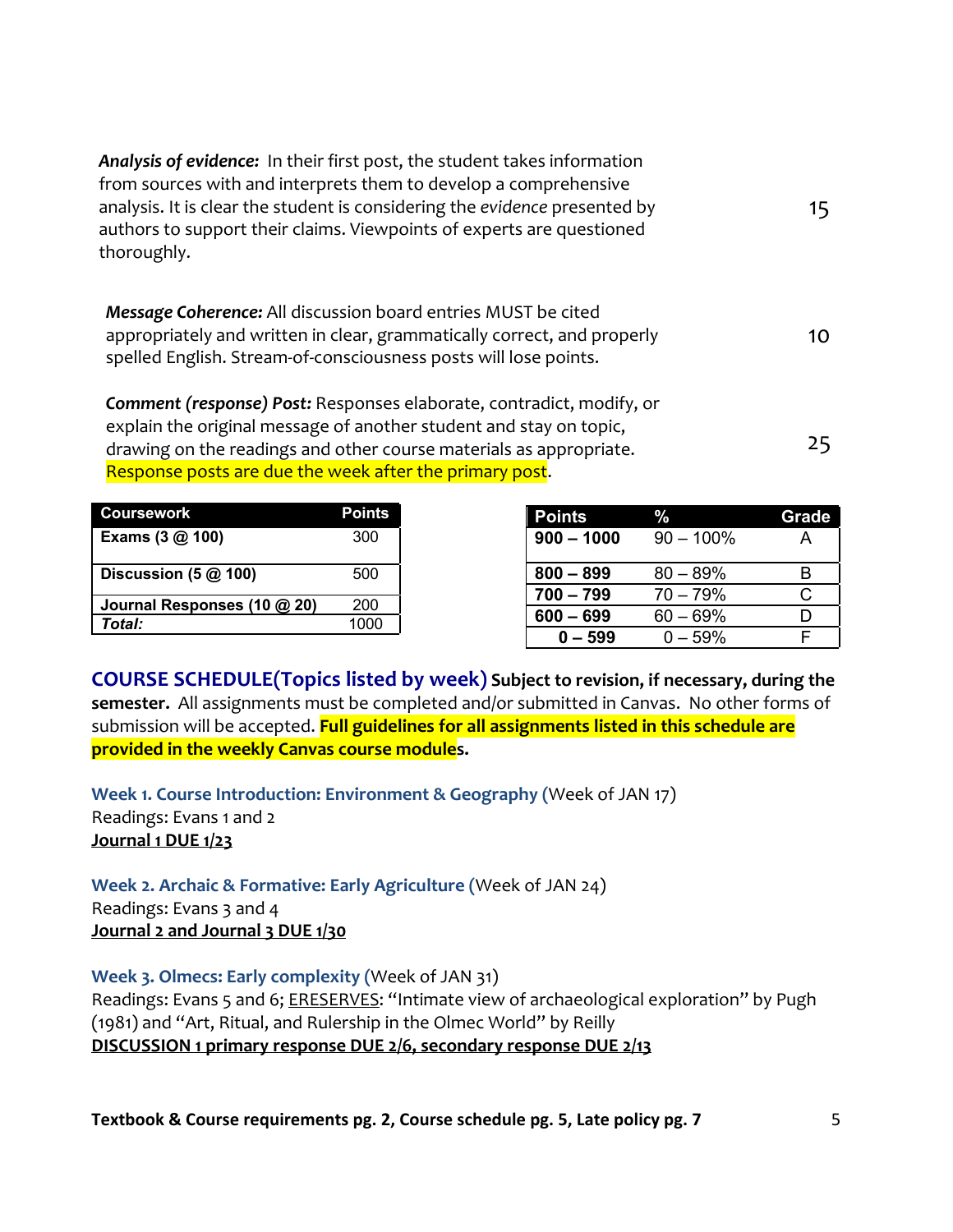### **Week 4. Exam 1 (**Week of FEB 7)

Exam 1 covers chapters 1-6 and lecture videos only **Exam 1 Opens 2/10 @8am closes 2/13 @11:59 pm**

• **Final due date for all journals and discussions assigned through week 4: 2/13/22**

# **Week 5. Emergence of States: Oaxaca (**Week of FEB 14)

Readings: Evans 7 and 8; ERESERVES: "Ancient Zapotec Ritual and Religion" by Marcus & Flannery (1994) and "A Divine Wind" by Barber & Sanchez (2012) **DISCUSSION 2 first post DUE 2/20, comment to another student due 2/27**

**Week 6. Emergence of States: Maya** (Week of FEB 21) Readings: Evans 9 **Journal 4 due DUE 2/27**

# **Week 7. Teotihuacan and Urban lifestyles (**Week of FEB 28)

Readings: Evans 10; ERESERVES: "Dedicatory Burial at the Moon Pyramid" by Sugiyama & Lujan (2007), "Human trophies worn by sacrificed soldiers" by Spence et al .(2004) and "A New analysis of the Great Goddess" by Mandell (2015) **DISCUSSION 3 first post DUE 3/6, comment DUE 3/13**

**Week 8. Early Classic Maya centers (**Week of MAR 7)

Readings: Evans 11 **Journal 5 DUE 3/13** 

> • **Final due date for all journals and discussions assigned between Week 4 and Week 8: 3/13/22**

**\*\*SPRING BREAK WEEK: MAR 14-MAR 18\*\***

**Week 9. Exam 2** (Week of MAR 21) Exam 2 covers chapters 7-11 and lecture videos only **Exam 2 Opens 3/24 @8am closes 3/27 @11:59 pm**

**Week 10. Late Classic Maya: S. Lowlands (**Week of MAR 28) Readings: Evans 12 **Journal 6 DUE 4/3**

**Week 11. Late Classic Maya: N. Lowlands(**Week of APR 4) Readings: Evans 14 **Journal 7 DUE 4/10**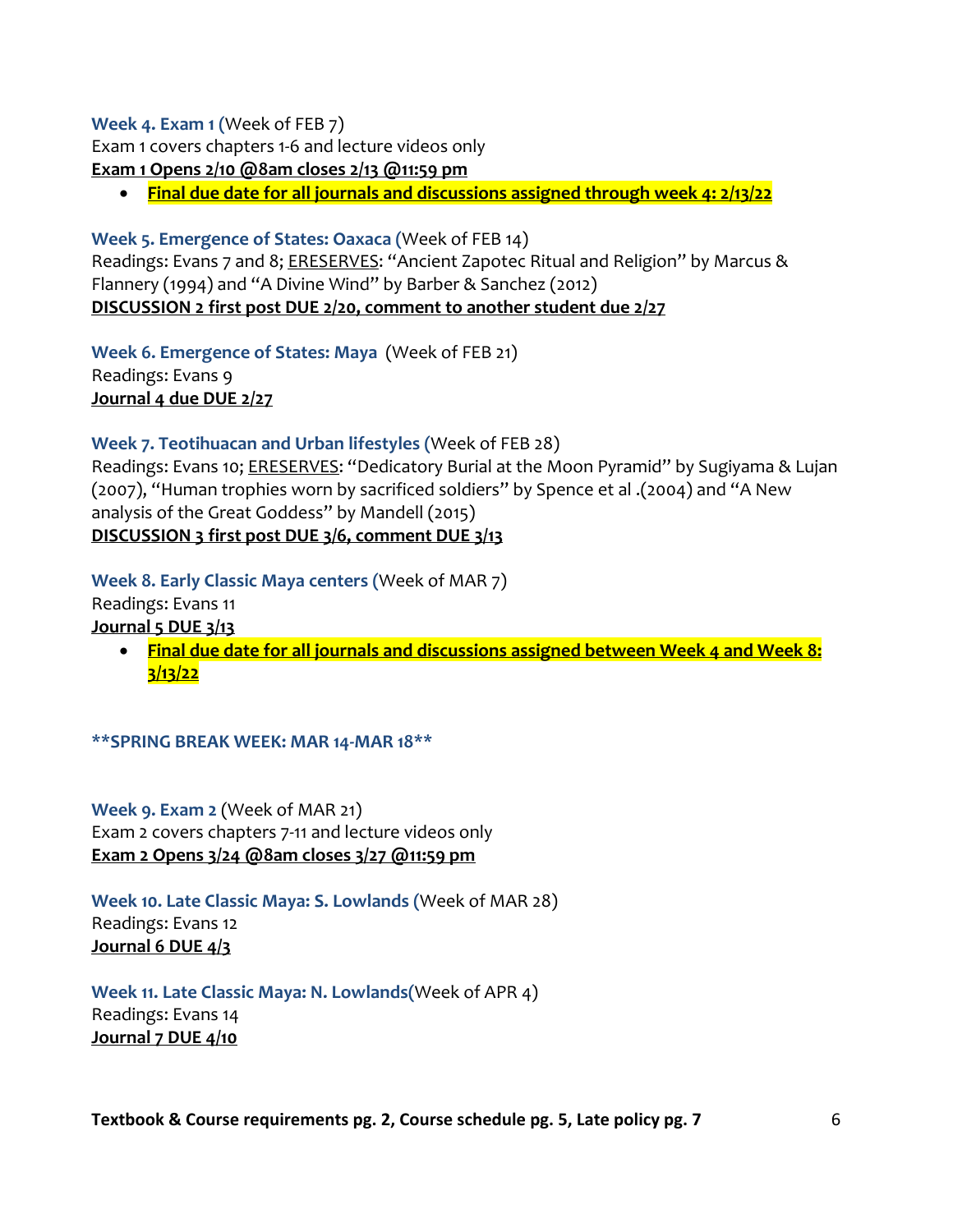# **Week 12: Classic Maya lifestyles and Postclassic Yucatan (**Week of APR 11) Readings: Evans 17, ERESERVES: "Household Archaeology" by Gonlin (2020), "Ritual Cave Use" by Holley (2020), and "Maya Bioarchaeology" by Tiesler (2020) **DISCUSSION 4 first post DUE 4/17, comment DUE 4/24**

**Week 13: Aztec Empire 1** (Week of APR 18) Readings: Evans 18 **Journal 8 DUE 4/24**

# **Week 14: Aztec Empire 2**(Week of APR 25)

Readings: Evans 19, **ERESERVES:** "Cosmovision and Human Sacrifice" CHAPTER 4 ONLY by Carrasco (2011) and "The Emperor" by Berdan and Smith (2020).

# **DISCUSSION 5 first post DUE by 5/1, comment DUE 5/8**

• **Final due date for all journals and discussions assigned between Week 8 and Week 14: 5/1/22**

**Week 15: Aztecs and Colonial resistance** (Week of MAY 2) Readings: Evans 20 **Journal 9 and Journal 10 DUE 5/8**

# **Week 16: Exam 3 (Week of MAY 9)**

Exam 3 covers chapters 12-20 and lecture videos only **Exam 3 Opens MONDAY 5/9 @8am closes WEDNESDAY 5/11 @11:59 pm**

# **COURSE PROCEDURES AND POLICIES**

## **Late Work**

You can submit journals and discussions late without penalty beyond the suggested Canvas due date based on the final due date guidelines below. After the listed final due date has passed journals and discussions will no longer be accepted and will be assigned a 0. Late work submitted after the suggested Canvas deadline may not receive instructor feedback.

- **Final due date for all journals and discussions assigned through Week 4: 2/13/22**
- **Final due date for all journals and discussions assigned between Week 4 and Week 8: 3/13/22**
- **Final due date for all journals and discussions assigned between Week 8 and Week 14: 5/1/22**

Late submissions are not accepted for exams. If you miss an exam, you can **request a makeup** within 1 week of the missed exam. The instructor will evaluate makeup requests for missed exams on a case-by-case basis. Simply making a request does not mean that you will be permitted to makeup the missed exam. For this class the makeup assignment for a missed exam is a 3-5 page paper assignment due within 2 weeks of the missed exam.